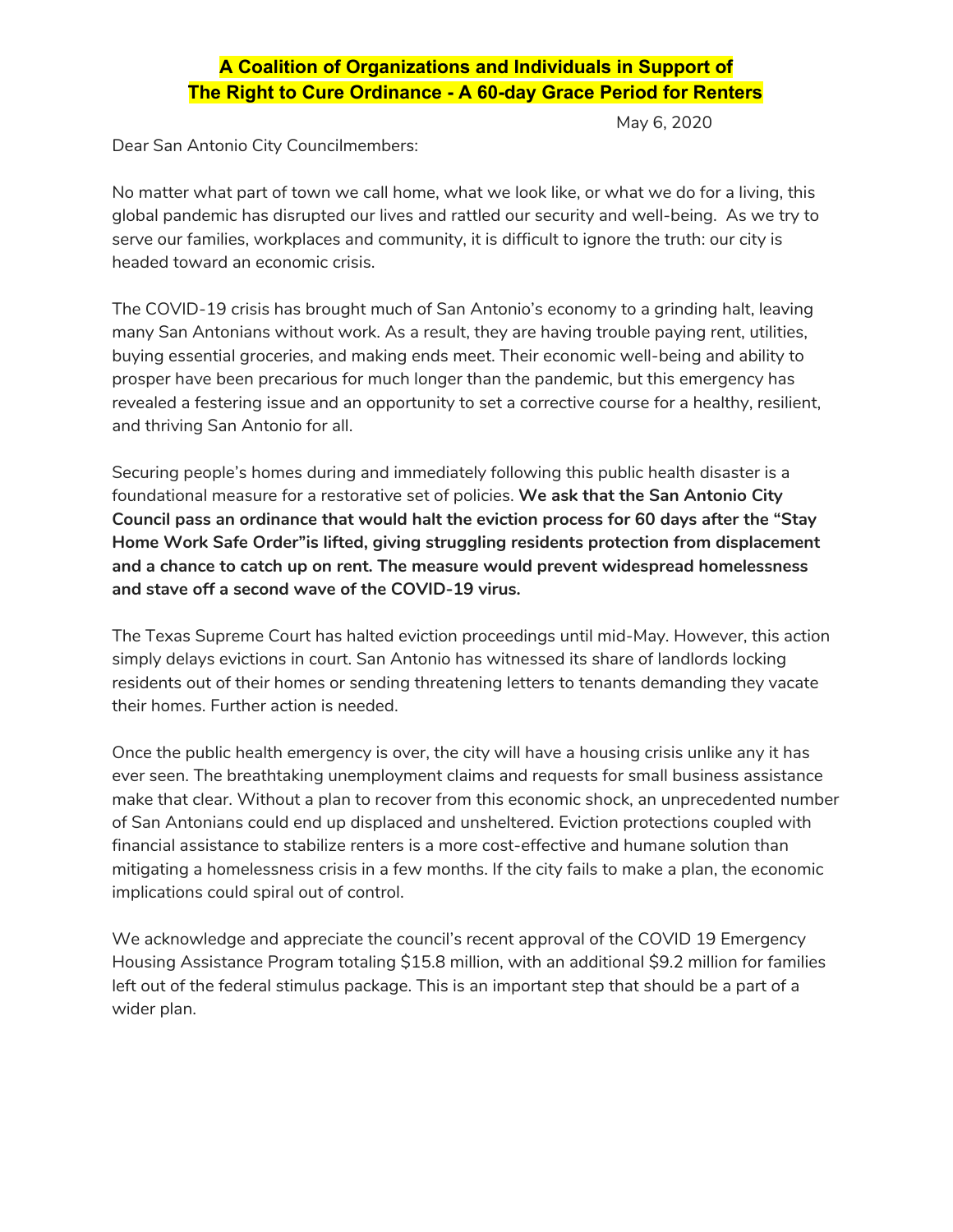The measure of how well city officials perform under this crisis will be determined by our community's ability to bounce back stronger than before. The decisions you make as public officials today will not only help all of us weather the COVID-19 outbreak, but will also build toward policies that promote the collective care of our city and neighbors.

Sincerely,

Michelle Tremillo, Executive Director Texas Organizing Project



[Christina](https://texashousers.net/author/christinalrosales/) Rosales, Deputy Director Texas Housers



Kara Sheehan, Texas Coordinator Local Progress



Tom Cummins, President San Antonio AFL-CIO



Graciela Sanchez, Executive Director Esperanza Peace and Justice Center

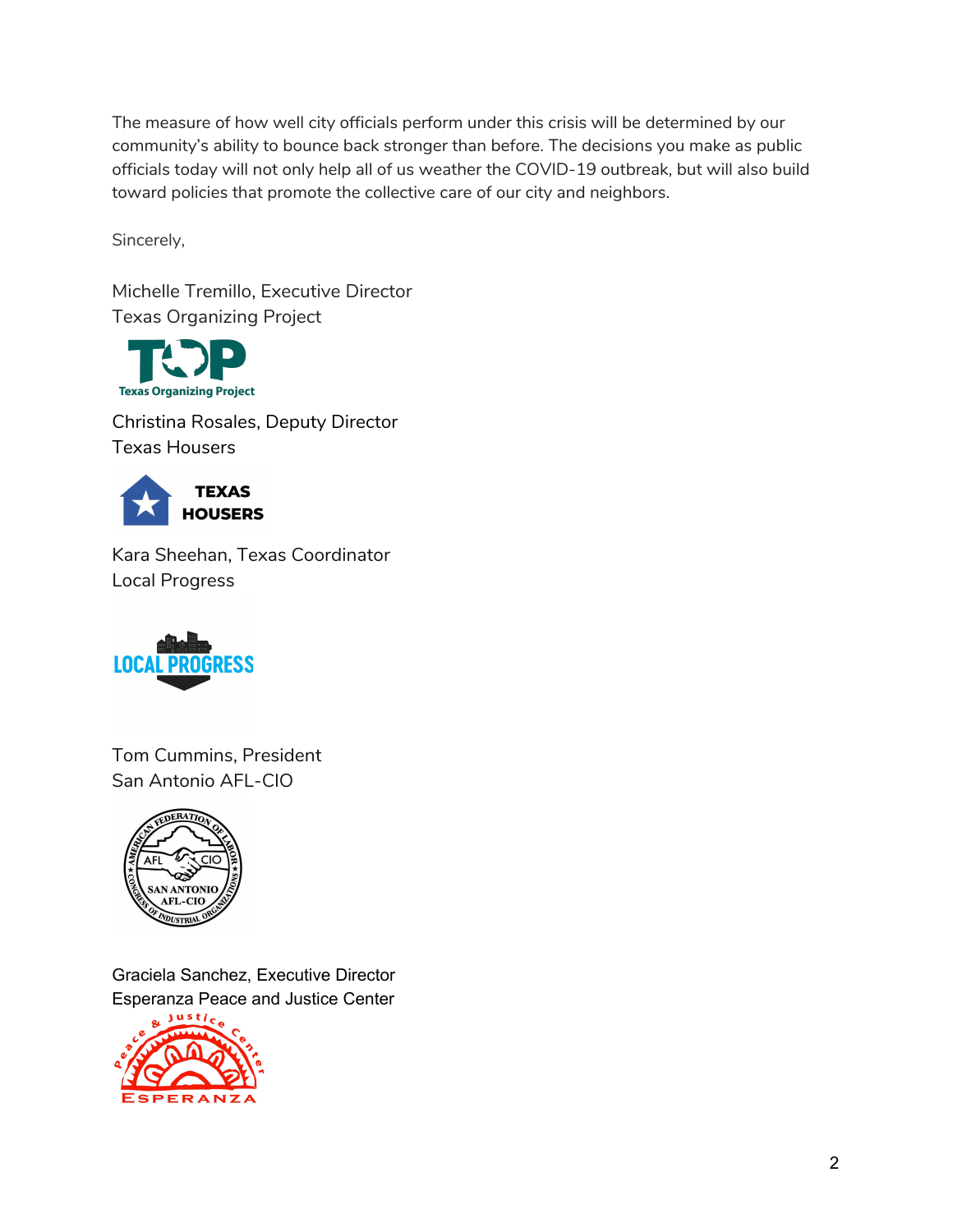Willie Gonzalez, Chapter President UNITE-HERE, Local 23

UNITEHERE!



Steve Huerta, Director All of Us Or None Texas - A Project of Legal Services for Prisoners with Children<br>  $S^{\sqrt{38}}$  Or  $\sqrt{2}$ 



## **Additional Supporting Organizations**

| Dina Young Serrano        | Community Workers Council (Neighborhood Association)         |
|---------------------------|--------------------------------------------------------------|
| Anna Gordy                | Evangelical Lutheran Church in America                       |
| Carol Balljiet            | <b>Friends Meeting of San Antonio</b>                        |
| Amelia Valdez             | <b>Historic Westside Resident Association</b>                |
| Mike Hernandez            | <b>IBEW Local 60</b>                                         |
| Gloria Hernandez          | Las Palmas Neighborhood Association                          |
| <b>Richard Garcia</b>     | Memorial Heights Neighborhood Association                    |
| Raven Douglas             | <b>MOVE Texas</b>                                            |
| <b>Rich Acosta</b>        | My City Is My Home / Mi Ciudad Es Mi Casa                    |
| Dr. Tami Hines-Williams   | <b>One Sought Out Ministry</b>                               |
| Debra Hernandez           | RAICES (Refugee and Immigrant Ctr - Education and Legal Svs) |
| <b>Carolina Canizales</b> | SA Stands - San Antonio Sin Miedo                            |
| Makayla Montoya Frazier   | San Antonio DSA                                              |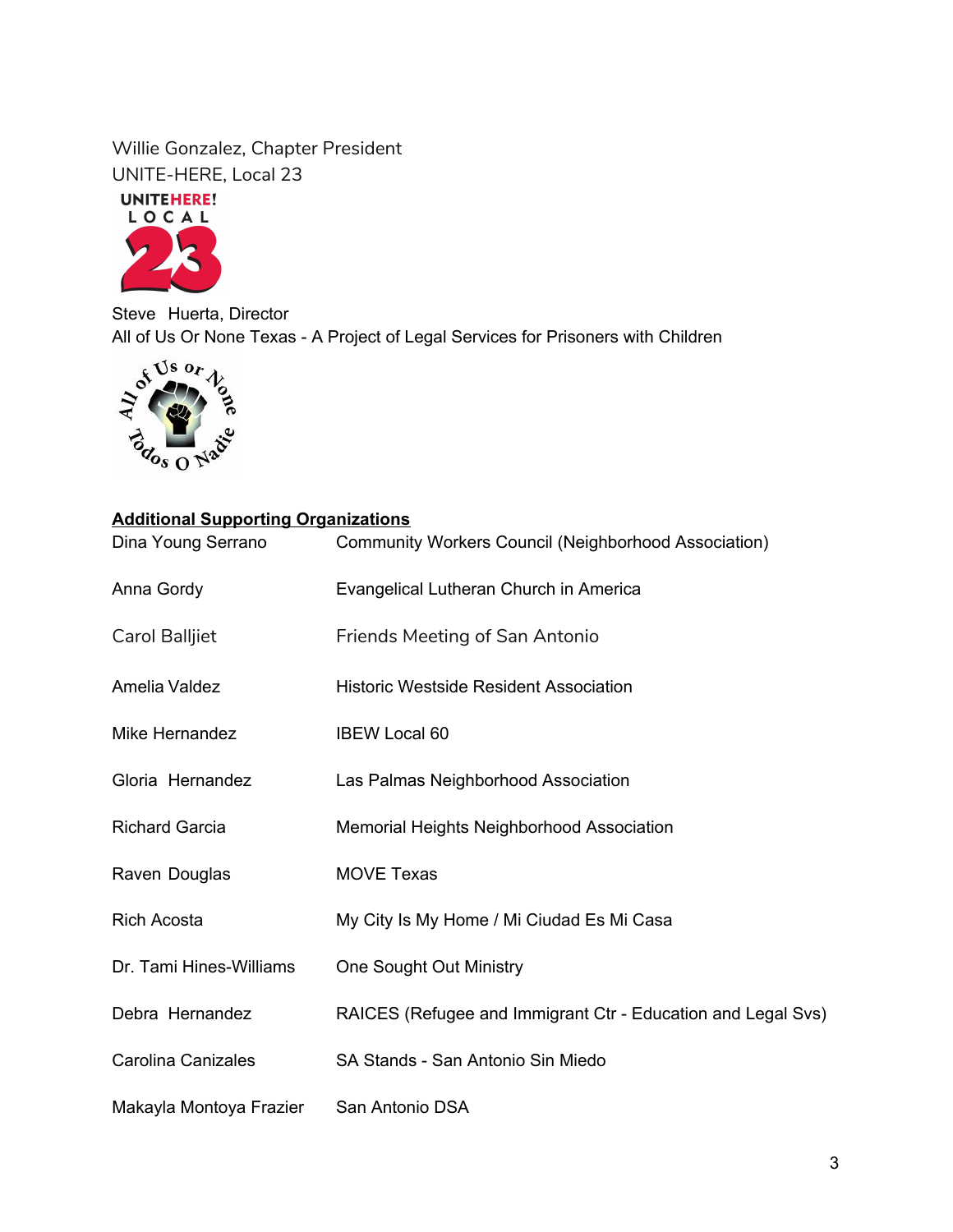| <b>RubyPerez</b>              | Somerset Rd Neighborhood Association                      |
|-------------------------------|-----------------------------------------------------------|
| Rev. Sylvia Vásquez           | St. Paul's Episcopal Church                               |
| <b>Steven Gamez</b>           | St. Rose of Lima Catholic Church                          |
| <b>Trevor Alexander</b>       | <b>True Vine Church</b>                                   |
| <b>Pastor Andries Coetzee</b> | University Presbyterian Church                            |
| Velma Pena                    | <b>Westside Neighborhood Associations Coalition</b>       |
| Victor Antu                   | Autonomous Brown Berets De San Anto                       |
| <b>Steven Price</b>           | V.O.I.C.E.S. Foundation, The V.O.I.C.E.S. of Our Veterans |
| Julián Villarreal             | Bexar County Green Party                                  |

## **Individual signatures by City Council District**

| David White          |                         | District 1 |
|----------------------|-------------------------|------------|
|                      | Jordan Graham           | District 1 |
| Mia Loseff           |                         | District 1 |
|                      | Axel Anderson           | District 1 |
|                      | Amy Kastely             | District 1 |
|                      | <b>Chuck Robinson</b>   | District 1 |
|                      | Judith Norman           | District 1 |
|                      | Alistair Welchman       | District 1 |
|                      | Derek Tulowitzky        | District 1 |
|                      | Kyle Kennedy            | District 1 |
|                      | Janifer Meldrum         | District 1 |
|                      | <b>Gregory Garcia</b>   | District 1 |
|                      | Shannon St Cyr          | District 1 |
|                      | <b>Trent Breitung</b>   | District 1 |
|                      | <b>Katherine Pruett</b> | District 1 |
|                      | <b>Bryan Ramirez</b>    | District 1 |
|                      | <b>Elizabeth Davila</b> | District 1 |
|                      | Lereta Gatlin-McDavid   | District 2 |
|                      | Kennith McDavid         | District 2 |
| Danny Jones          |                         | District 2 |
|                      | Irving McDavid          | District 2 |
| <b>Robert Gatlin</b> |                         | District 2 |
|                      | Vanessa Robinson        | District 2 |
|                      |                         |            |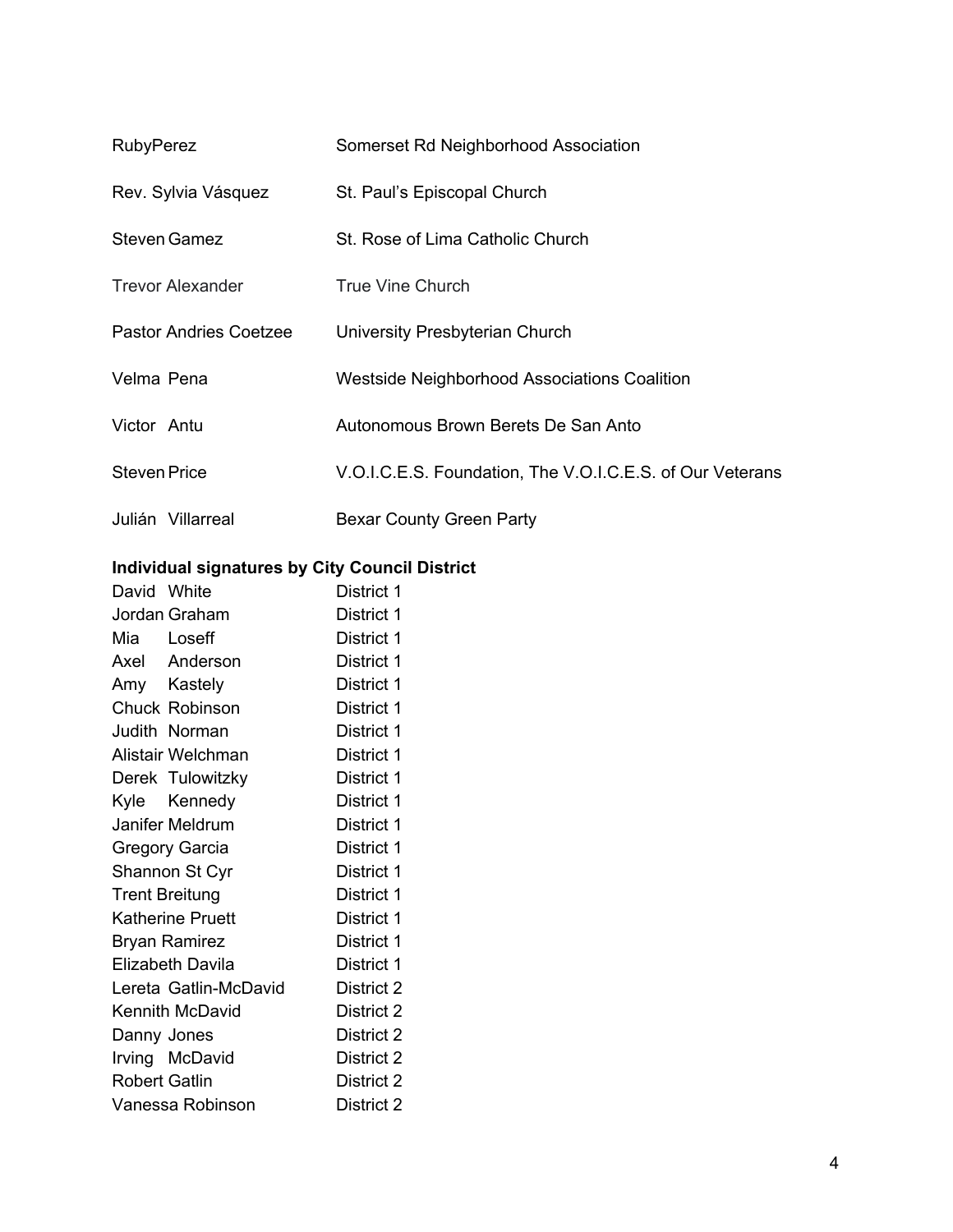| Melinda Beckett                     | District 2 |
|-------------------------------------|------------|
| Sonia Robinson                      | District 2 |
| Lizbeth Parra                       | District 2 |
| Rosa Torres                         | District 2 |
| Nellie Deleon                       | District 2 |
| Mary Lance                          | District 3 |
| Betty Salas                         | District 3 |
| <b>Rachell Tucker</b>               | District 3 |
| Jake Tucker                         | District 3 |
| John Conde                          | District 3 |
| <b>Gilbert Garcia</b>               | District 3 |
| Doozy Frey                          | District 3 |
| Alejandra Lopez                     | District 3 |
| Hoang Bui                           | District 3 |
| Dorothy M DeLaRosa                  | District 3 |
| Andrea Osorio                       | District 4 |
| Marco Rivera                        | District 4 |
| <b>James Sims</b>                   | District 4 |
| Mary Grace Moreno                   | District 4 |
| Daniel Moreno                       | District 4 |
| Kayla Miranda                       | District 5 |
| Leticia Sanchez                     | District 5 |
| Victoria Garcia                     | District 5 |
| <b>Teri Castillo</b>                | District 5 |
| David Yanez                         | District 5 |
| Leticia Lorensy                     | District 5 |
| <b>Natalie Guerrero</b>             | District 5 |
| Joe Bolivar                         | District 5 |
| Andrea Ramirez                      | District 5 |
| Abe Mcintyre                        | District 5 |
| Roxanna Villa                       | District 5 |
| <b>Candace Blanchette</b>           | District 6 |
| Laquita Garcia                      | District 6 |
| <b>Alan Rivas</b>                   | District 6 |
| Jeril Bills                         | District 6 |
| Jesus B Garcia                      | District 6 |
| Shannon Faulk                       | District 7 |
| David King                          | District 7 |
| Justine Wallace                     | District 7 |
| Lanora Badillo-Acevedo              | District 7 |
| Mary De Los Reyes                   | District 7 |
| Esperanza Garza-Danweber District 7 |            |
| <b>WilliamWhite</b>                 | District 7 |